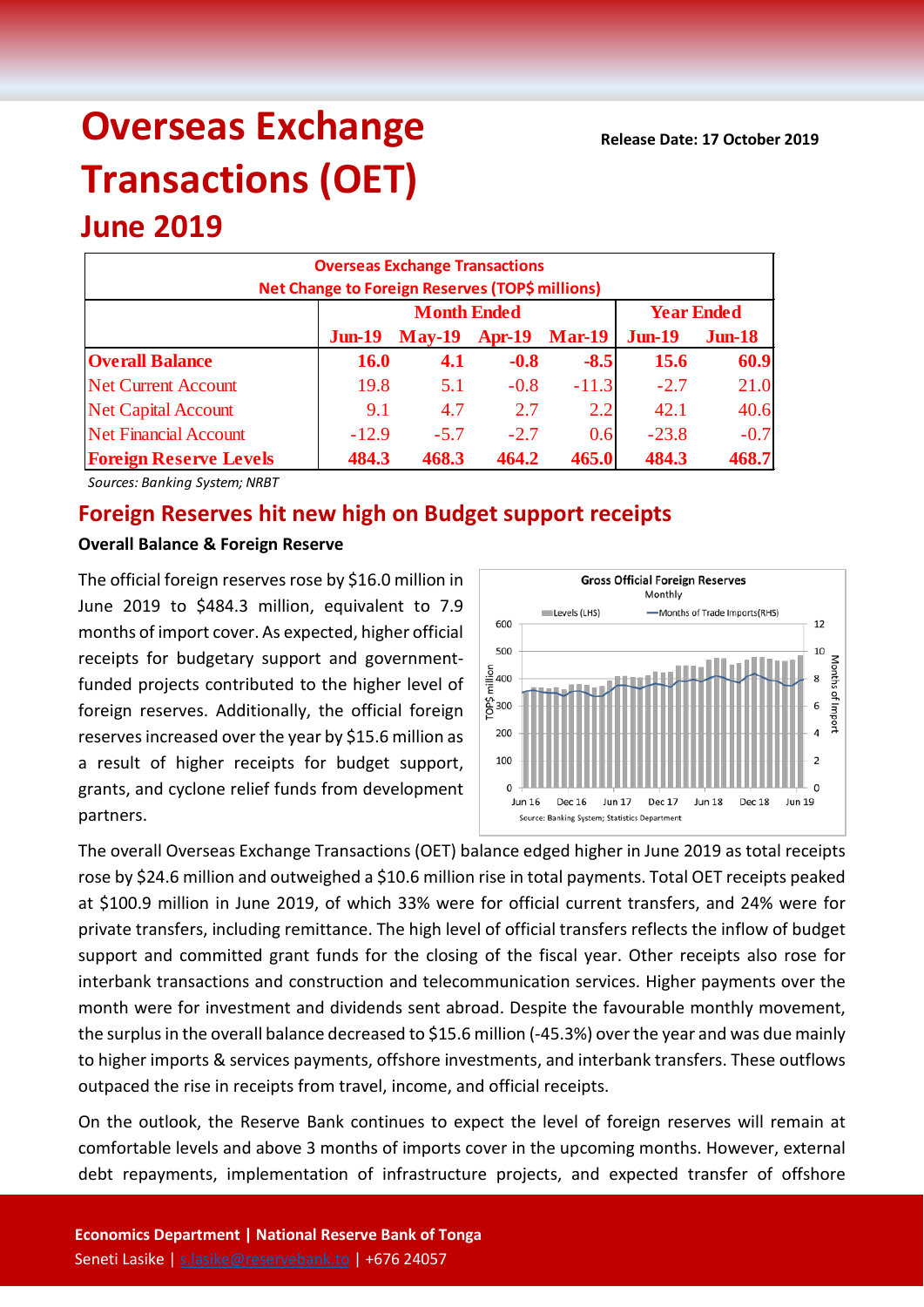investments pose a risk to the foreign reserves outlook. Global uncertainties in oil and commodity prices are also risks to these expectations.

| <b>Current Account (TOP\$ millions)</b> |                    |          |          |               |                   |           |  |  |
|-----------------------------------------|--------------------|----------|----------|---------------|-------------------|-----------|--|--|
|                                         | <b>Month Ended</b> |          |          |               | <b>Year Ended</b> |           |  |  |
|                                         | $Jun-19$           | $May-19$ | $Apr-19$ | <b>Mar-19</b> | <b>Jun-19</b>     | $J$ un-18 |  |  |
| Net Current Account                     | 19.8               | 5.1      | $-0.8$   | $-11.3$       | $-2.7$            | 21.0      |  |  |
| Merchandise Trade                       | $-35.5$            | $-36.3$  | $-31.5$  | $-34.7$       | $-424.4$          | $-386.1$  |  |  |
| <b>Services</b>                         | 4.0                | 0.3      | 6.6      | 1.1           | 32.2              | 32.3      |  |  |
| Income                                  | $-4.8$             | 2.5      | 1.3      | $-0.2$        | 8.8               | $-7.7$    |  |  |
| <b>Transfers</b>                        | 56.1               | 38.6     | 22.8     | 22.6          | 380.7             | 382.5     |  |  |

#### **Current Account**

*Sources: Banking System; NRBT*

The significant official transfer receipts drove the current account surplus higher to \$19.8 million in June 2019, an \$11.9 million rise. The services account surplus and merchandise trade deficit also improved. However, the income account recorded a deficit due to higher payments, income receipts declined over the month. The transfer account rose by \$17.6 million primarily due to the substantial increase in official transfer receipts, which were mainly for budget support and other governmentfunded projects. Official transfer receipts increased by \$26.7 million and outweighed the decline in private transfer receipts.

Moreover, the goods and services account balances improved over the month, mainly due to lower payments in June 2019. The services account surplus increased by \$3.7 million over the month as payments for services declined from a high level of payments for transport-related services in May 2019. Receipts for services other than travel increased by \$1.0 million for construction and telecommunication purposes. The merchandise trade deficit narrowed marginally over the month due to lower import payments by \$1.2 million for wholesale & retail goods, followed by payments for oil and motor vehicle imports. Export receipts also declined by \$0.3 million due to the fall in proceeds from all export types.

However, the income account recorded a \$4.8 million deficit in June 2019 compared to a \$2.5 million surplus in May 2019. Income payments rose by \$6.8 million solely due to dividend paid to foreign investors during the month. Income receipts, on the other hand, declined by \$0.6 million due mainly to lower receipts from the Recognized Seasonal Employee and Seasonal Workers Programme schemes, which decreased by \$0.9 million over the month.

In year ended terms, the current account balance surplus fell from a\$21.0 million surplus to a \$2.7 million deficit owing to the trade deficit and lower private transfer receipts. The merchandise trade deficit widened, attributing to the continued growth in import payments by \$37.2 million, due to higher payments for all categories of imports such as wholesale & retail, government imports, motor vehicles, oil, and construction materials. Lower private transfer receipts were mainly due to lower receipts for family support. Nonetheless, the income account improved on the decline in income payments by \$14.6 million as payments for dividends and profits to overseas investors fell by \$12.4 million (59.4%). The slight decrease in the services account was mainly due to slightly higher service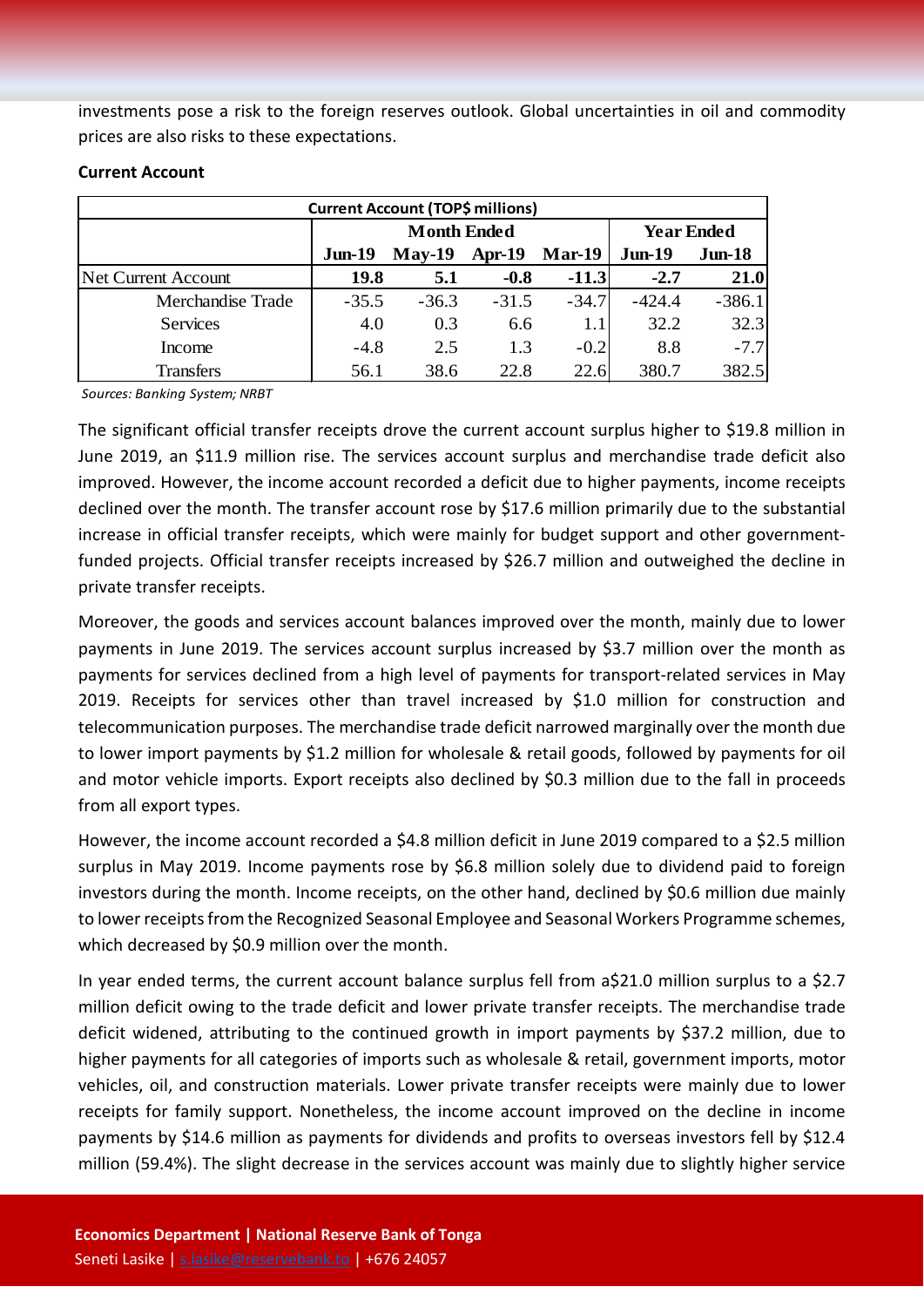payments for travel-related expenses (airfares & travel allowances), freight, maintenance & repair, professional services, and insurance premium pay-outs outweighing the increase in service receipts.

| Capital Account (TOP\$ millions) |                    |          |          |               |                   |           |  |  |
|----------------------------------|--------------------|----------|----------|---------------|-------------------|-----------|--|--|
|                                  | <b>Month Ended</b> |          |          |               | <b>Year Ended</b> |           |  |  |
|                                  | $Jun-19$           | $May-19$ | $Apr-19$ | <b>Mar-19</b> | $Jun-19$          | $J$ un-18 |  |  |
| <b>Net Capital Account</b>       | 9.1                | 4.7      | 2.7      | 2.21          | 42.1              | 40.6      |  |  |
| Official                         | 6.8                | 2.6      | 1.9      | 1.3           | 22.0              | 16.4      |  |  |
| Private                          | 2.3                | 2.0      | በ 7      | 0.9           | 20.1              | 24.2      |  |  |

#### **Capital Account**

*Sources: Banking System; NRBT*

The capital account surplus rose over the month by \$4.4 million, mainly driven by government-funded project receipts, which increased by \$4.2 million, while private capital receipts rose by \$0.2 million. These receipts were mostly for investment projects and capital expenditures by the government and receipts by private households for construction purposes. There were no capital transfer payments recorded in June 2019.

Additionally, the capital account surplus increased over the year by \$1.5 million, solely attributed to official capital receipts, which increased by \$5.6 million. This reflects on-going project works funded by multi-national donors such as Tonga International Airport expansion and the Tonga Power network upgrades.

#### **Financial Account**

| <b>Financial Account (TOP\$ millions)</b> |                    |          |          |                  |                   |          |  |  |  |
|-------------------------------------------|--------------------|----------|----------|------------------|-------------------|----------|--|--|--|
|                                           | <b>Month Ended</b> |          |          |                  | <b>Year Ended</b> |          |  |  |  |
|                                           | $Jun-19$           | $Mav-19$ | $Apr-19$ | $Mar-19$         | $Jun-19$          | $Jun-18$ |  |  |  |
| Net Financial Account                     | $-12.9$            | $-5.7$   | $-2.7$   | 0.6              | $-23.8$           | $-0.7$   |  |  |  |
| Direct Investment                         | 0.2                | $-3.1$   | 0.0      | 0.1              | $-4.1$            | $-11.3$  |  |  |  |
| Portfolio Investment                      | $-11.2$            | 0.0      | 0.0      | 0.0 <sub>l</sub> | $-10.9$           | 0.0      |  |  |  |
| Other Investment                          | $-1.9$             | $-2.6$   | $-2.7$   | 0.5              | $-8.7$            | 10.6     |  |  |  |

*Note: The Net Financial Account figures incorporate also the net reconcilliation items which is not reflected in the*  Sources: Banking System; NRBT

The financial account deficit widened over the month as a result of higher interbank payments by commercial banks to settle foreign exchange deals for their underlying customers, and offshore investment transfers. Consequently, the financial account recorded a \$23.8 million deficit over the year compared to a lower deficit in the previous year. The principal repayment of the Government loan to EXIM Bank of China and higher inter-bank payments contributed to the yearly deficit.